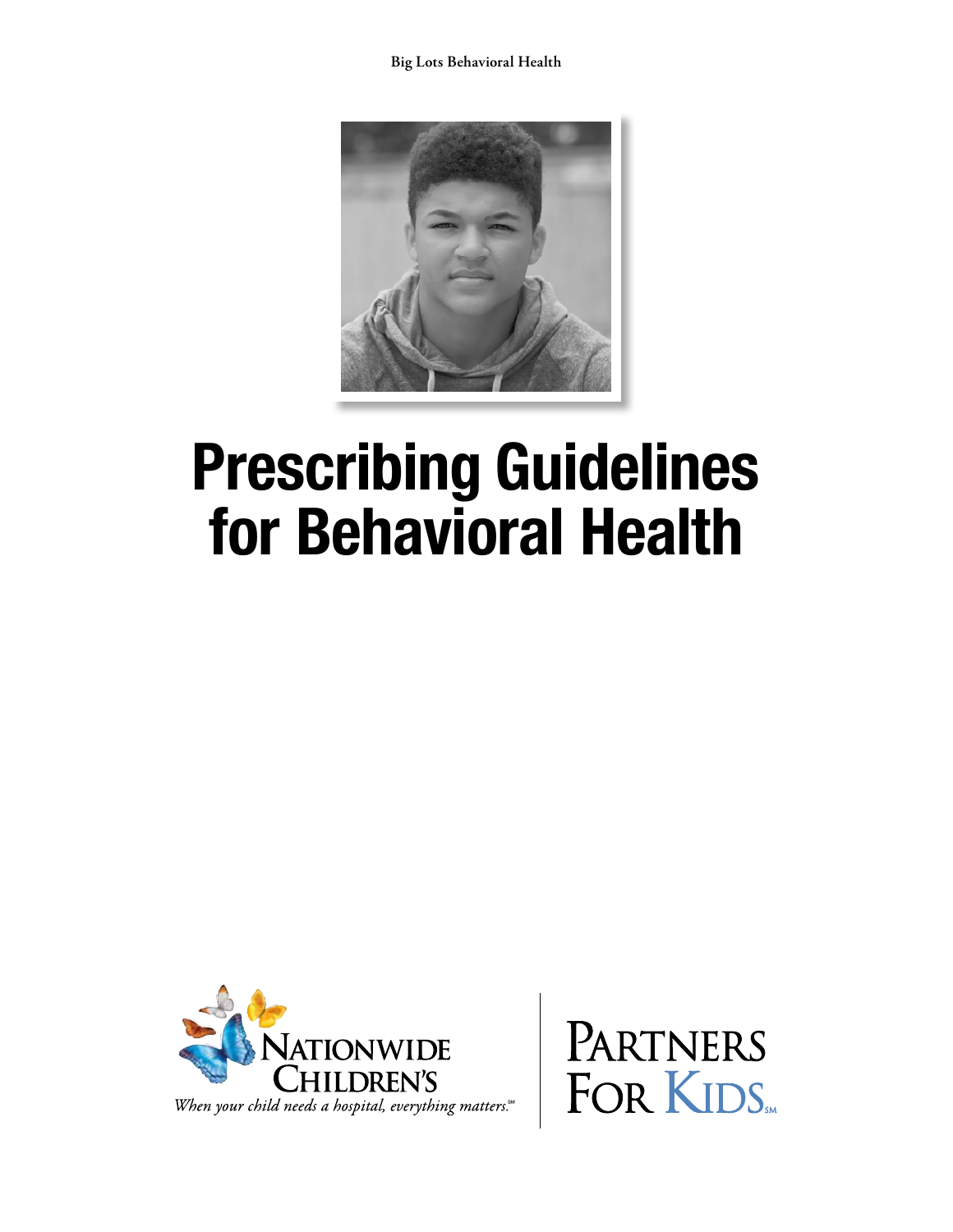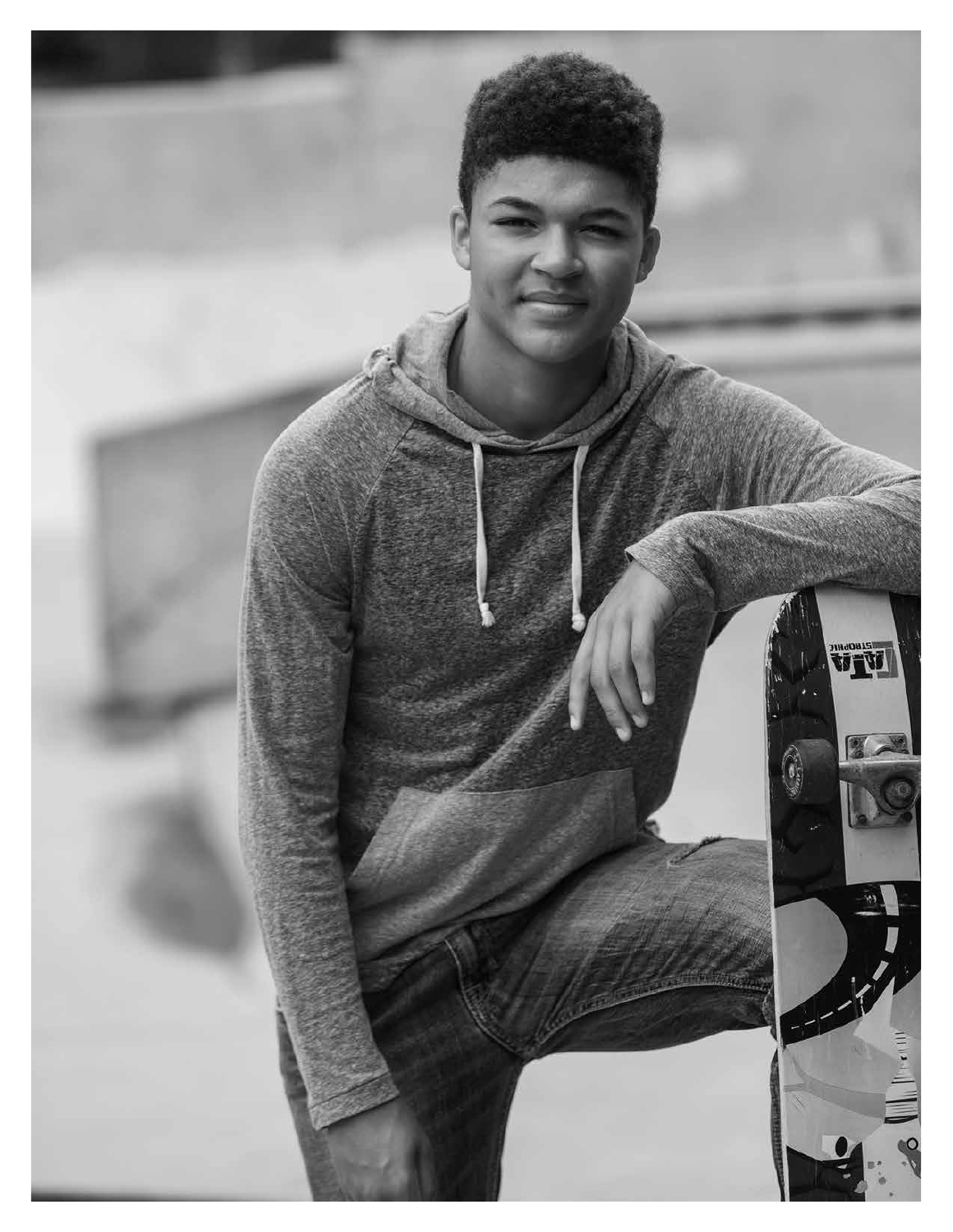#### Prescribing for Behavioral Health

This document was developed by Nationwide Children's Hospital in conjunction with Partners For Kids using evidence-informed clinical guidelines and expert opinion, where evidence is lacking. It is designed to help primary care practitioners provide timely and effective treatment for children with mental health disorders. Information on cost is provided to aid in decision-making when appropriate. This document should not be considered a substitute for sound clinical judgment, and clinicians are encouraged to seek additional information if questions arise.

Additional resources can be found at www.ohiomindsmatter.org and http://ppn.mh.ohio.gov/ or through professional consultation at Pediatric Psychiatry Network 877-PSY-OHIO OR 1-877-779-6446, Nationwide Children's Hospital PCTC at (614) 355-0221 or 877-335-0221.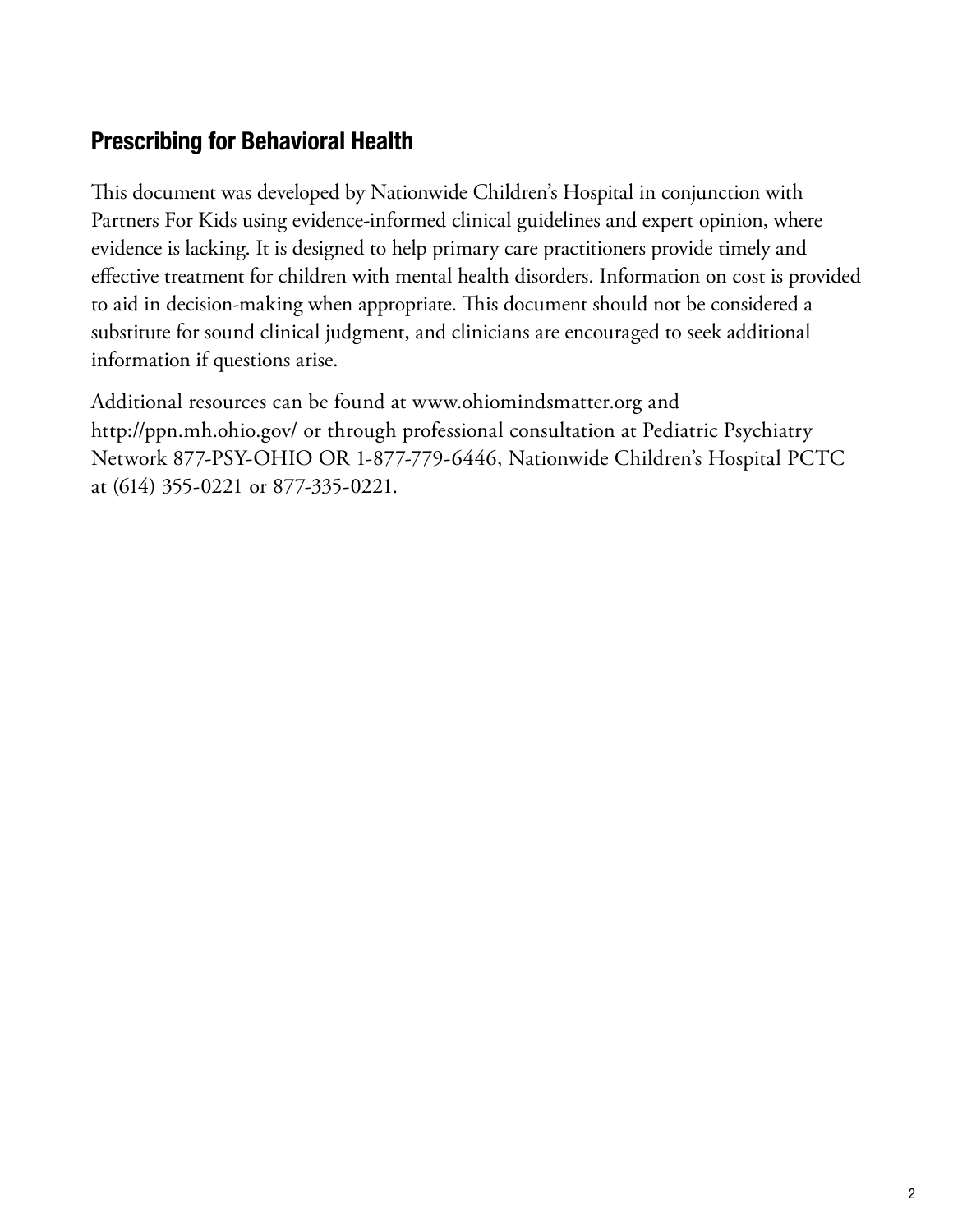## Attention Deficit/Hyperactivity Disorder (ADHD)

- Long-acting stimulant medications are generally preferred for school-age children.
- Start with a 1st line medication from the methylphenidate or dextroamphetamine-amphetamine class, depending on patient's age.
- Maximize dosing of one agent before moving to the next. If ineffective or side effects develop, switch classes, then move to second line medication if needed.
- Maximize dosing of long-acting stimulant before adding an immediate release formulation medication.
- Refer to medication chart for a listing of preferred and non-preferred agents and clinical pearls, including information regarding alternative formulations such as crushable tablets, capsules to be opened, liquids or patch.

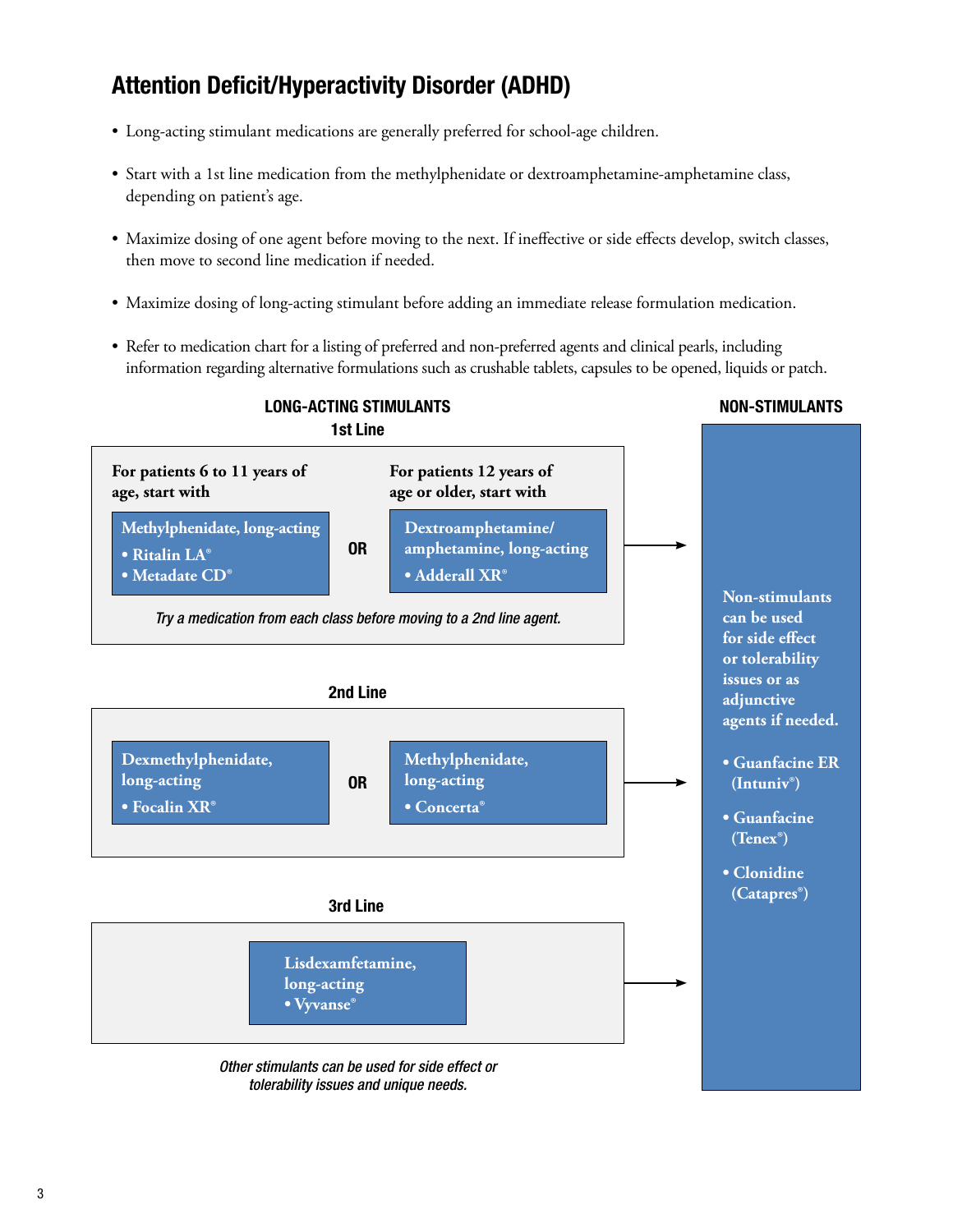#### Long-acting Stimulant Conversion Guide

Prescribers at times may need to switch patients from one stimulant to another due to various reasons including patient tolerability and formulary changes. This guide serves as a resource to aid in decisionmaking for stimulant dose conversions. This guide should not be considered a substitute for clinical judgement, and all patients should be monitored closely for clinical and adverse effects.

#### **General Recommendations:**

- No specific guidance in the literature is available for switching methylphenidate to amphetamine. Consider switching from methylphenidate to amphetamines at half of the dose.
- Literature supports that if switching dexmethylphenidate to methylphenidate, the methylphenidate dose will be twice the dexmethylphenidate dose.
- Concerta® (methylphenidate ER) and Vyvanse® (lisdexamfetamine) are uniquely dosed. The table below provides an initial dose which may require additional titration.

|                                                                    | <b>1st Line Stimulants</b>                             | <b>2nd Line Stimulants</b>                    | <b>3rd Line Stimulant</b>                      |                                |
|--------------------------------------------------------------------|--------------------------------------------------------|-----------------------------------------------|------------------------------------------------|--------------------------------|
| Dextroamphetamine/<br>amphetamine ER<br>(Adderall <sup>®</sup> XR) | Methylphenidate<br>ER (Ritalin® LA or<br>Metadate® CD) | Dexmethylphenidate<br>(Focalin $XR^{\circ}$ ) | Methylphenidate ER<br>(Concerta <sup>®</sup> ) | Lisdexamfetamine<br>(Vyvanse®) |
| N/A                                                                | N/A                                                    | N/A                                           | N/A                                            | $10 \text{ mg}$                |
| $5 \text{ mg}$                                                     | $10 \text{ mg}$                                        | $5 \text{ mg}$                                | N/A                                            | $20 \text{ mg}$                |
| $10 \text{ mg}$                                                    | $20 \text{ mg}$                                        | $10 \text{ mg}$                               | $18 \text{ mg}$                                | $30 \text{ mg}$                |
| $15 \text{ mg}$                                                    | $30 \text{ mg}$                                        | $15 \text{ mg}$                               | $36$ mg                                        | $40 \text{ mg}$                |
| $20 \text{ mg}$                                                    | $40 \text{ mg}$                                        | $20 \text{ mg}$                               | $54 \text{ mg}$                                | $50$ mg                        |
| $25 \text{ mg}$                                                    | $50 \text{ mg}$                                        | $25 \text{ mg}$                               | $72 \text{ mg}$                                | $60 \text{ mg}$                |
| $30 \text{ mg}$                                                    | $60 \text{ mg}$                                        | $30 \text{ mg}$                               | N/A                                            | $70 \text{ mg}$                |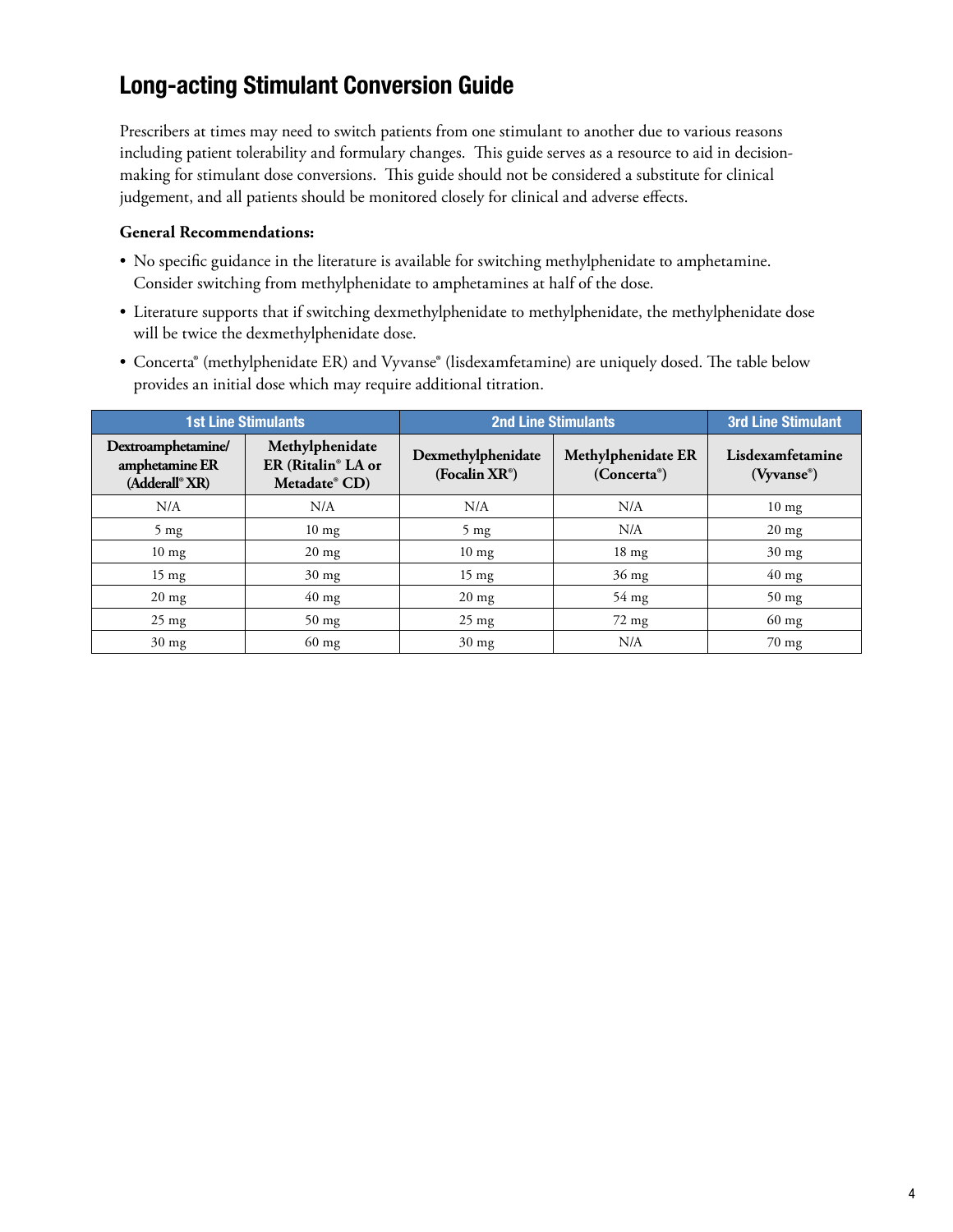### Disruptive Behavior Disorders (DBD)

- Behavioral intervention, rather than medication, is considered the primary treatment of Disruptive Behavior Disorders such as Oppositional Defiant Disorder and Conduct Disorder.
- DBDs are highly comorbid with ADHD. ADHD treatment should be maximized before other agents are prescribed.
- Medications may be considered to treat associated symptoms such as aggression, when severe. Data is limited due to a small number of high quality studies and inconsistent outcome variables.
- Alpha agonists (guanfacine and clonidine) are sometimes used in practice due to a more favorable side effect profile than antipsychotic medications, but research is limited.



*Specialty mental health consultation or management is recommended.*

### Anxiety Disorders and Depression

- Mild cases of anxiety and depression may resolve with lifestyle changes and supportive care (see www.GLADPC.org). Counseling, ideally Cognitive Behavioral Therapy (CBT), is recommended for persistent symptoms or moderate to severe cases.
- Medications may be considered in moderate to severe cases. Selective Serotonin Reuptake inhibitors (SSRIs) are the most effective medications for anxiety disorders and depression.
- The medications listed below have FDA indication, or data is sufficient to endorse their use. Other SSRIs may be used effectively, although data is limited.
- The FDA issued a black box warning due to a small and possible increase in talk of self-harm (from 2 to 4 percent) in teens treated with SSRIs for depression. Primary care providers should talk with patients and families about this potential risk but should be comfortable prescribing SSRIs for children when medication is indicated.

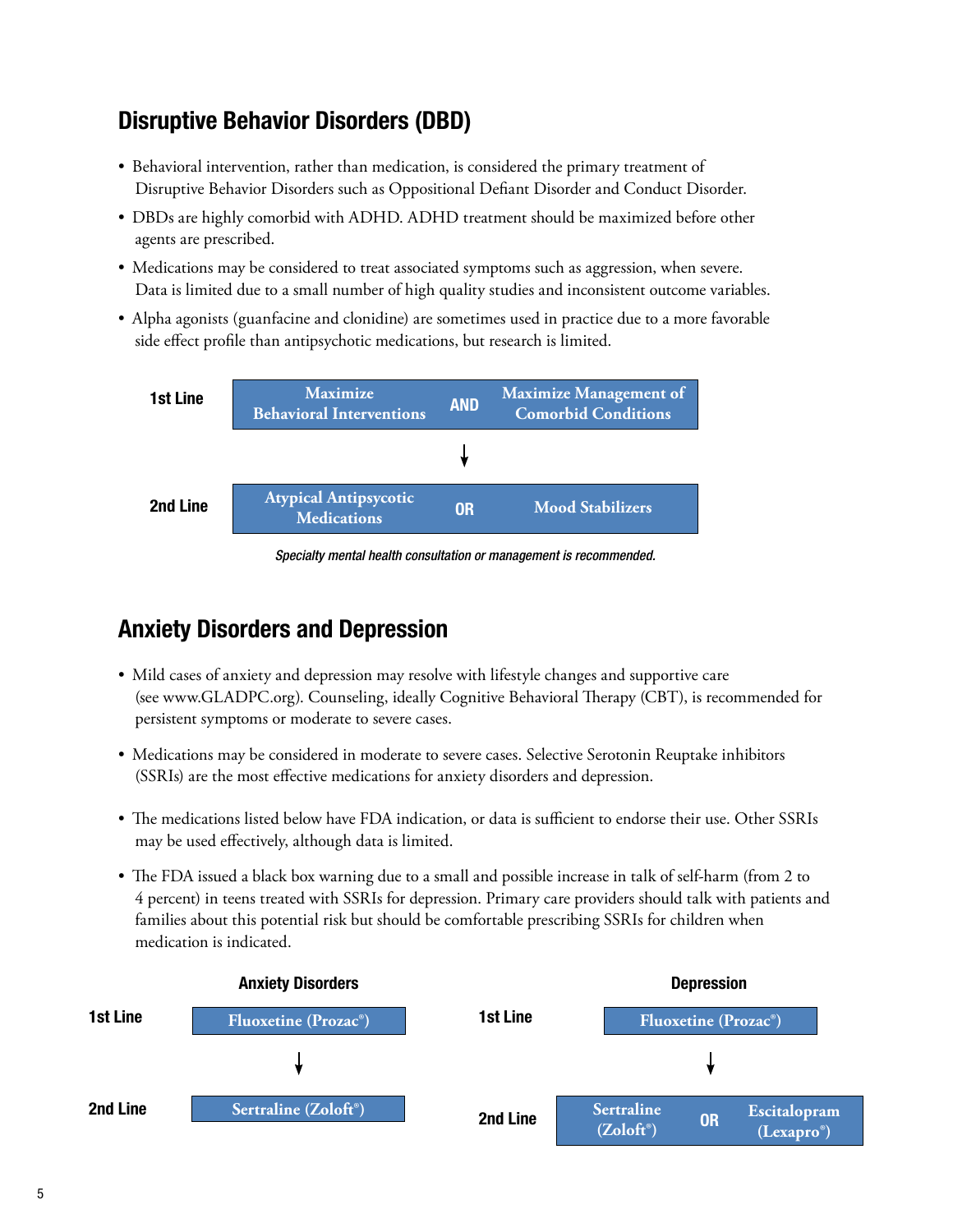### Bipolar Disorder (BPD)

- Psychopharmacologic treatment of bipolar disorder typically involves a specialty mental health practitioner. Primary care practitioners are advised to assist with care coordination, including monitoring for treatment efficacy and adverse effects.
- Medications used to treat BPD include atypical antipsychotic medications and mood stabilizers.
- Potential adverse effects include sedation, weight gain, hyperlipidemia, and abnormal movements (atypical antipsychotics); blood and liver abnormalities (valproic acid); and hypothyroidism/goiter, hyponatremia, and kidney abnormalities (lithium).

#### Autism Spectrum Disorder (ASD)

- The primary treatment of ASD includes behavioral intervention, educational supports, and/or allied therapies (occupational therapy, speech therapy) as appropriate.
- Atypical antipsychotic medications are approved for the treatment of irritability that may accompany ASD. Prior to prescribing medication, other medical causes of irritability should be excluded.
- Primary care providers should consider mental health consultation prior to or instead of prescribing medication.

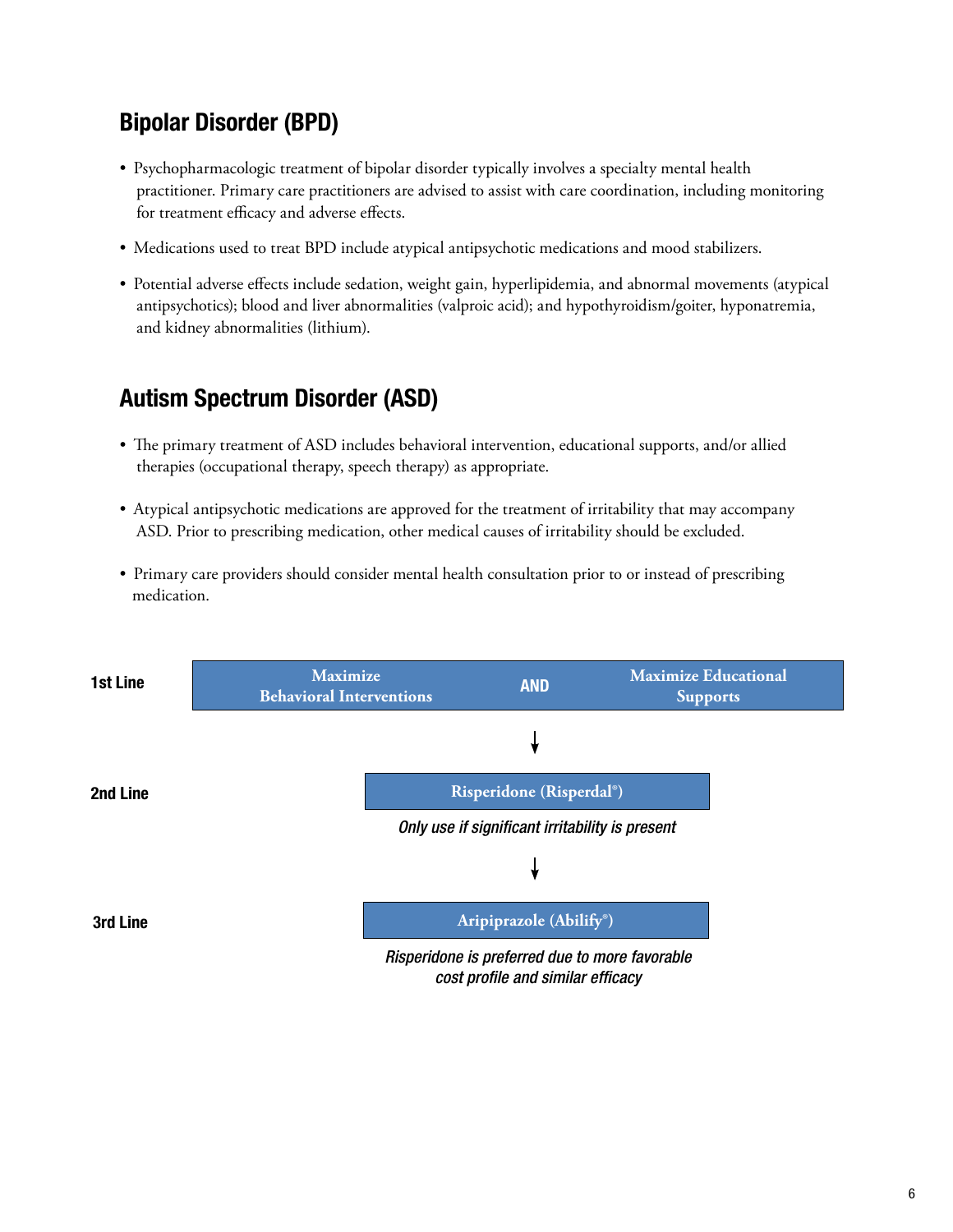## Medication List for Medicaid Plans

| <b>Drug</b>                                                                          | <b>Starting</b><br><b>Daily</b><br>Dose <sup>1</sup> | <b>Max Daily</b><br><b>Dose</b> | <b>Average</b><br><b>Cost Per</b><br>Script <sup>2</sup> | <b>Clinical Pearls</b>                                                                                                                                                                             |  |  |
|--------------------------------------------------------------------------------------|------------------------------------------------------|---------------------------------|----------------------------------------------------------|----------------------------------------------------------------------------------------------------------------------------------------------------------------------------------------------------|--|--|
|                                                                                      |                                                      |                                 |                                                          | <b>Preferred Stimulants</b>                                                                                                                                                                        |  |  |
| Dextroamphetamine-<br><b>Amphetamine Immediate</b><br>Release (Adderall®)            | $2.5 - 5$ mg                                         | $40$ mg                         | \$44                                                     | 3:1 ratio dextro- to levo-amphetamine ratio. <sup>3</sup> Tablet can be crushed. Duration 4-6 hours.                                                                                               |  |  |
| Dextroamphetamine-<br><b>Amphetamine Long-Acting</b><br>(Adderall XR®)               | $5-10$ mg                                            | $5-10$ mg                       | \$183                                                    | 3:1 ratio dextro- to levo-amphetamine ratio. <sup>3</sup> Capsule can be opened and sprinkled. Duration<br>10-12 hours.                                                                            |  |  |
| Methylphenidate<br>Immediate Release (Ritalin <sup>®</sup> )                         | 5 <sub>mg</sub>                                      | 60 <sub>mg</sub>                | \$33                                                     | Tablet can be crushed. Duration 4 hours.                                                                                                                                                           |  |  |
| Methylphenidate<br>Long-Acting (Metadate CD®)                                        | $10-20$ mg                                           | 60 mg                           | \$213                                                    | Capsule can be opened and sprinkled. Duration 8-10 hours.                                                                                                                                          |  |  |
| Methylphenidate<br>Long-Acting (Ritalin LA®)                                         | $10-20$ mg                                           | 60 mg                           | \$174                                                    | Capsule can be opened and sprinkled. The 10mg and 60 mg strengths are not available<br>generically. Duration 8-10 hours.                                                                           |  |  |
| <b>Preferred Non-Stimulants</b>                                                      |                                                      |                                 |                                                          |                                                                                                                                                                                                    |  |  |
| <b>Clonidine</b> (Catapres <sup>®</sup> )                                            | $0.05$ mg                                            | 0.4 <sub>mg</sub>               | \$22                                                     | May cause sedation; sometimes used as sleep aid. Monitor blood pressure. Taper when<br>discontinuing.                                                                                              |  |  |
| Guanfacine (Tenex <sup>®</sup> )                                                     | 0.5 <sub>mg</sub>                                    | 4 mg                            | \$24                                                     | Monitor blood pressure. Taper when discontinuing.                                                                                                                                                  |  |  |
| <b>Guanfacine Extended</b><br><b>Release</b> (Intuniv <sup>®</sup> )                 | 1 mg                                                 | 4 mg                            | \$50                                                     | Take at the same time each day. Do not administer with high-fat meal. Tablet cannot be<br>opened or crushed. Monitor blood pressure. Taper when discontinuing.                                     |  |  |
| <b>Non-Preferred Stimulants</b>                                                      |                                                      |                                 |                                                          |                                                                                                                                                                                                    |  |  |
| Amphetamine Extended<br><b>Release Suspension</b><br>(Dyanavel XR®)                  | 2.5 <sub>mg</sub>                                    | 20 <sub>mg</sub>                | \$236                                                    | Long acting oral suspension 2.5mg/ml. 3:1 ratio of dextro- and levo-amphetamine. <sup>3</sup> Duration<br>12 hours. See package insert for mg conversion to mixed amphetamine salts.               |  |  |
| Amphetamine Extended<br>Release Dispersable Tablet<br>(Adzenys XR-ODT <sup>®</sup> ) | 3.1 <sub>mg</sub>                                    | 18.8 <sub>mg</sub>              | \$324                                                    | Extended-release orally disintegrating tablet. 3:1 ratio of dextro- and levo-amphetamine. <sup>3</sup><br>Duration 10-12 hours. See package insert for mg conversation to mixed amphetamine salts. |  |  |
| Amphetamine Immediate<br>Release (Evekeo <sup>®</sup> )                              | 5 <sub>mg</sub>                                      | 40 mg                           | \$195                                                    | Immediate release tablet. 1:1 ratio of dextro- and levo-amphetamine. <sup>3</sup> Duration 4-6 hours.                                                                                              |  |  |
| Dexmethylphenidate<br><b>Immediate Release</b><br>(Focalin <sup>®</sup> )            | 2.5 <sub>mg</sub>                                    | 20 <sub>mg</sub>                | \$30                                                     | Tablet can be crushed. Duration 4 hours. When switching from methylphenidate reduce dose<br>by half.                                                                                               |  |  |
| Dexmethylphenidate<br>Long-Acting (Focalin XR®)                                      | 5 <sub>mg</sub>                                      | 30 <sub>mg</sub>                | \$272                                                    | Capsule can be opened and sprinkled. Duration 10-12 hours. When switching from methylphenidate,<br>reduce dose by half. The 25mg and 35mg strengths are not yet available generically.             |  |  |
| Dextroamphetamine<br><b>Extended Release</b><br>(Dexedrine® Spansule®)               | 5 <sub>mg</sub>                                      | 40 mg                           | \$155                                                    | Extended release capsule. Swallow capsule whole. Duration 6-8 hours.                                                                                                                               |  |  |
| Dextroamphetamine<br>Immediate Release<br>(Zenzedi®/Dexedrine®)                      | 5 <sub>mg</sub>                                      | 40 mg                           | \$208                                                    | Immediate release tablet. Can be crushed. Duration 4-6 hours.                                                                                                                                      |  |  |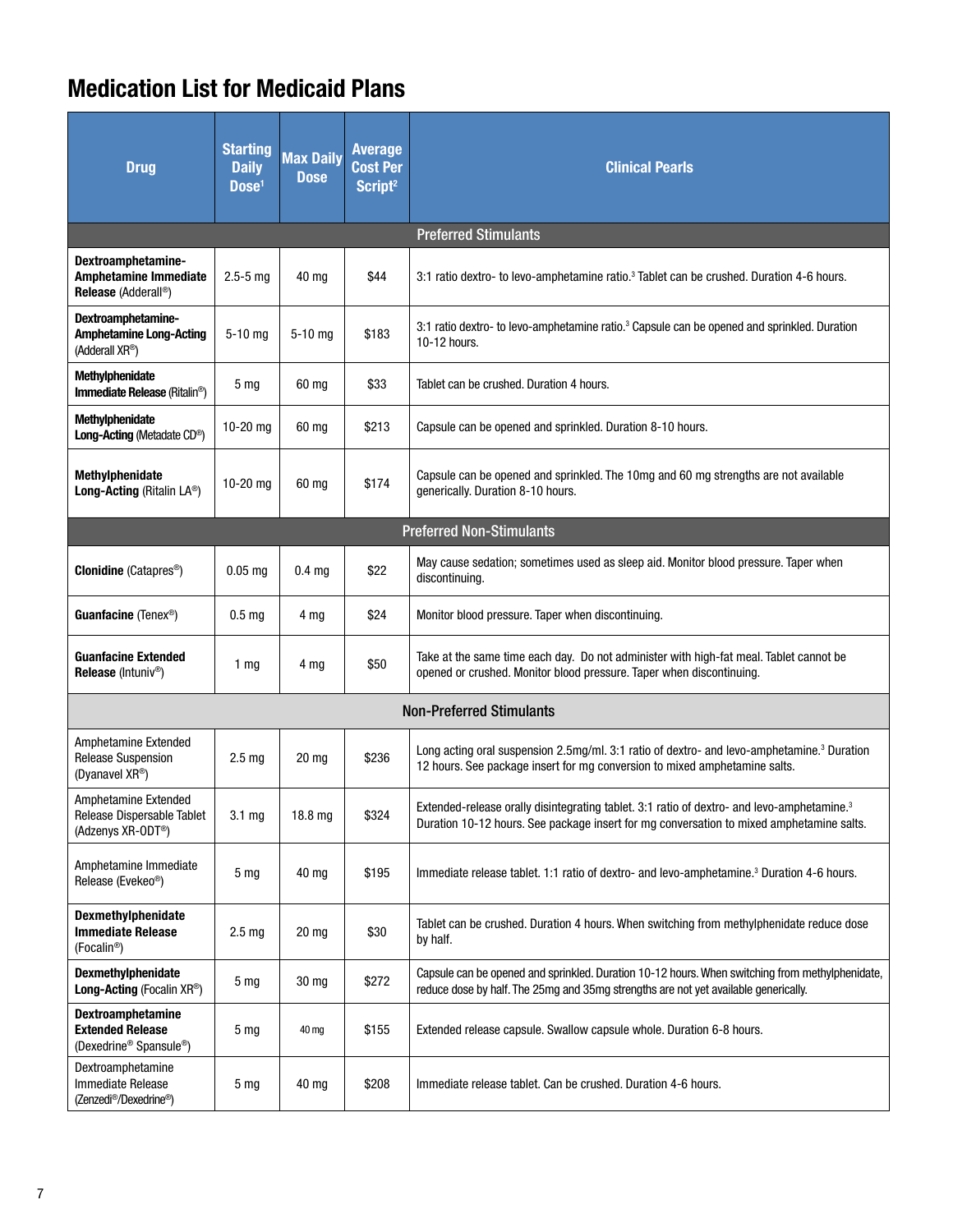| <b>Drug</b>                                                        | <b>Starting</b><br><b>Daily</b><br>Dose <sup>1</sup> | <b>Max Daily</b><br><b>Dose</b> | <b>Average</b><br><b>Cost Per</b><br>Script <sup>2</sup> | <b>Clinical Pearls</b>                                                                                                                                                                                                                 |  |  |  |
|--------------------------------------------------------------------|------------------------------------------------------|---------------------------------|----------------------------------------------------------|----------------------------------------------------------------------------------------------------------------------------------------------------------------------------------------------------------------------------------------|--|--|--|
| Non-Preferred Stimulants (continued)                               |                                                      |                                 |                                                          |                                                                                                                                                                                                                                        |  |  |  |
| Dextroamphetamine<br>Immediate Release<br>(ProCentra®)             | 5 <sub>mg</sub>                                      | 40 mg                           | \$243                                                    | Short acting oral solution 5 mg/5mL. Duration 4-6 hours.                                                                                                                                                                               |  |  |  |
| Lisdexamfetamine<br>(Vyvanse <sup>®</sup> )                        | 20 <sub>mg</sub>                                     | 70 mg                           | \$298                                                    | Pro-drug metabolized to 100% dextroamphetamine. Decreased risk of abuse. Can be opened<br>and dissolved in liquid. Duration 10-12 hours.                                                                                               |  |  |  |
| Methylphenidate<br>Long-Acting (Aptensio XR®)                      | 10 <sub>mg</sub>                                     | 60 mg                           | \$234                                                    | 40% is immediate release and 60% is extended release. Capsule can be opened and sprinkled.<br>Duration 8-12 hours.                                                                                                                     |  |  |  |
| Methylphenidate<br>Long-Acting (Concerta®)                         | 18 mg                                                | 54 mg (<13y)<br>72 mg (≥13y)    | \$276                                                    | Tablet cannot be crushed. Duration 10-12 hours.                                                                                                                                                                                        |  |  |  |
| Methylphenidate<br>Long-Acting (Daytrana <sup>®</sup> )            | 10 <sub>mg</sub>                                     | 30 <sub>mg</sub>                | \$364                                                    | Transdermal system. Apply for 9 hours. Duration 10-12 hours. May cause skin irritation.                                                                                                                                                |  |  |  |
| Methylphenidate<br>Long-Acting (Quillichew ER®)                    | $10-20$ mg                                           | 60 mg                           | \$324                                                    | Long acting chewable tablet. Duration 8 hours.                                                                                                                                                                                         |  |  |  |
| Methylphenidate<br>Long-Acting (Quillivant XR®)                    | 20 mg                                                | 60 mg                           | \$552                                                    | Long acting oral suspension 25mg/5ml. Duration 12 hours                                                                                                                                                                                |  |  |  |
| <b>Non-Preferred Non-Stimulants</b>                                |                                                      |                                 |                                                          |                                                                                                                                                                                                                                        |  |  |  |
| Atomoxetine (Strattera®)                                           | $0.5$ mg/kg                                          | $1.4$ mg/kg<br>100mg            | \$444                                                    | Must be taken daily. Cannot be opened or crushed.                                                                                                                                                                                      |  |  |  |
| <b>Clonidine Extended</b><br><b>Release</b> (Kapvay <sup>®</sup> ) | 0.1 <sub>mg</sub>                                    | 0.4 <sub>mg</sub>               | \$270                                                    | Doses higher than 0.1mg should be taken twice a day, with an equal or higher split dosage<br>given at bedtime. Tablet cannot be opened or crushed. Monitor blood pressure. Taper when<br>discontinuing.                                |  |  |  |
| <b>SSRIS</b>                                                       |                                                      |                                 |                                                          |                                                                                                                                                                                                                                        |  |  |  |
| <b>Escitalopram</b> (Lexapro <sup>®</sup> )                        | 5 <sub>mg</sub>                                      | 20 <sub>mg</sub>                | \$130                                                    | Taper when discontinuing. 5 mg/5mL solution available.                                                                                                                                                                                 |  |  |  |
| <b>Fluoxetine</b> (Prozac <sup>®</sup> )                           | 10 <sub>mg</sub>                                     | 40 mg                           | \$79                                                     | Taper when discontinuing. 20mg/5mL solution available.                                                                                                                                                                                 |  |  |  |
| <b>Sertraline</b> (Zoloft <sup>®</sup> )                           | $12.5 \text{ mg}$                                    | $200$ mg                        | \$85                                                     | Taper when discontinuing. 20 mg/mL liquid concentrate<br>available; must be diluted with certain beverages.                                                                                                                            |  |  |  |
| <b>Antipsychotics</b>                                              |                                                      |                                 |                                                          |                                                                                                                                                                                                                                        |  |  |  |
| Aripiprazole (Abilify®)                                            | $2-5$ mg                                             | 20-30 mg                        | \$335                                                    | Cost is per tablet regardless of strength. Consider starting with half of 5mg tablet daily. 1 mg/<br>mL solution available. Monitor for weight gain, abnormal movements. Periodic blood work<br>recommended. Taper when discontinuing. |  |  |  |
| Risperidone (Risperdal®)                                           | 0.5 <sub>mg</sub>                                    | $3-6$ mg                        | \$206                                                    | 1 mg/mL solution available. Monitor for weight gain, abnormal movements. Periodic blood work<br>recommended. Taper when discontinuing.                                                                                                 |  |  |  |

#### $Key$   $B$ olded medications are available generically.

1 Dosing is for school-aged children. Medication treatment in preschool-aged children should be considered after a trial of behavioral intervention.

2 Cost based on generic drug when available using average 30-day strength and dosing.

3 Contains a combination of d-amphetamine and l-amphetamine. More potent release of dopamine occurs with d-amphetamine, resulting in more symptom reduction for hyperactivity/impulsivity, but more appetite suppression. More potent release of norepinephrine occurs with l-amphetamine, resulting in more symptom reduction for inattention, but less CNS excitation and more cardiovascular adverse effects.

*Note: Drug information compiled from data at Lexicomp Online, online.lexi.com. Prices are for reference and actual cost may vary based on drug strength, quantity and other factors. Additional sources and updated prescription information can be reviewed online at PartnersForKids.org/resource.*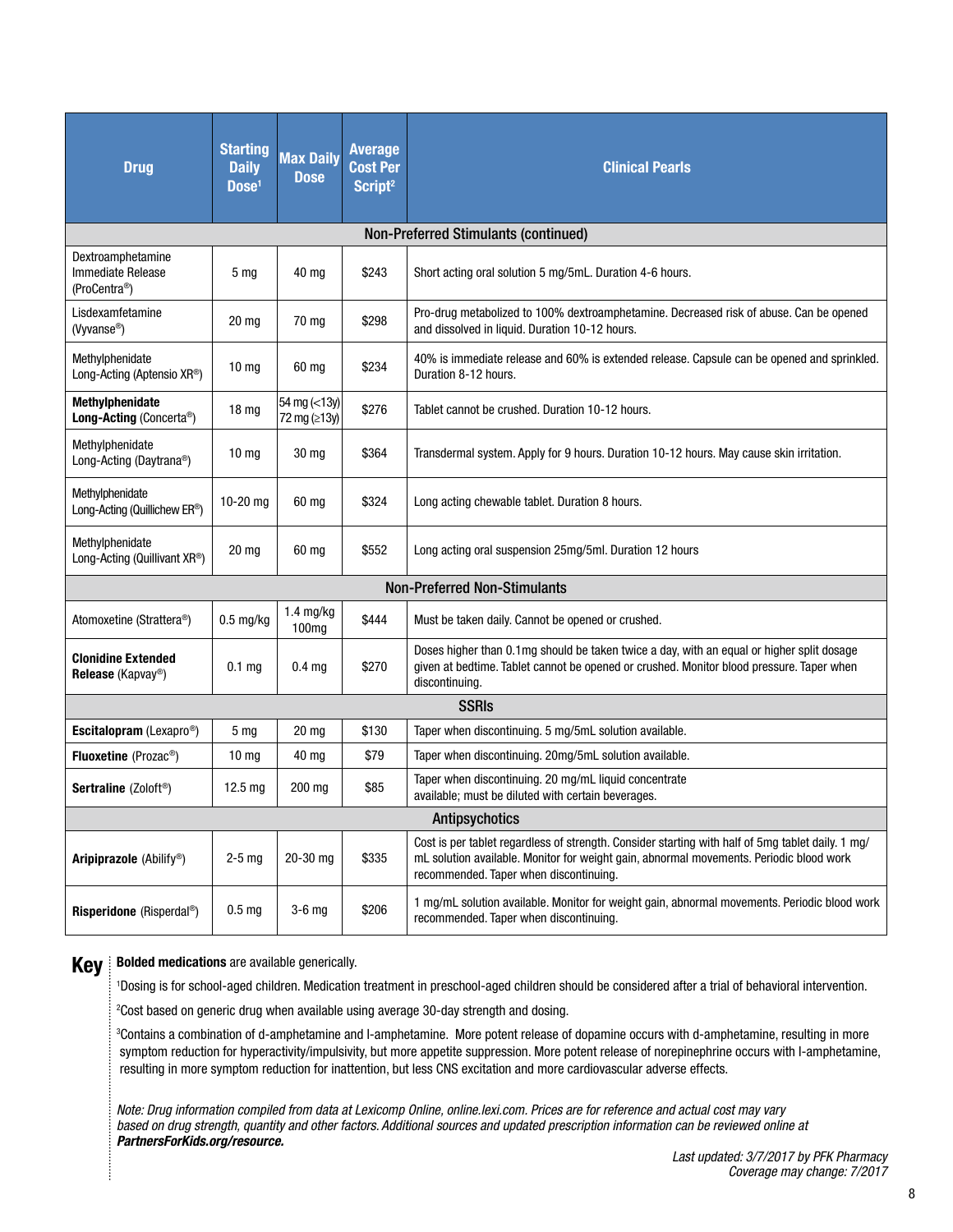#### **References**

American Academy of Child and Adolescent Psychiatry. Practice parameter for the assessment and treatment of children with Oppositional Defiant Disorder. J Am Acad Child Adolesc Psychiatry. 2007;46:126-41.

American Academy of Pediatrics. Implementing the Key Action Statements. An Algorithm and Explanation for Process of Care for the Evaluation, Diagnosis, Treatment, and Monitoring of ADHD in Children and Adolescents. Pediatrics. 2011;SI1-SI21.

Cheung AH, Zuckerbrot RA, Jensen PS, Ghalib K, Laraque D, Stein REK and the GLAD-PC Steering Group. Guidelines for Adolescent Depression in Primary Care (GLAD-PC): II. Treatment and Ongoing Management. Pediatrics 2007;120;e1313-e1326.

Connolly SD, Bernstein GA, and the Work Group on Quality Issues. Practice Parameter for the Assessment and Treatment of Children and Adolescents With Anxiety Disorders J. Am. Acad. Child Adolesc. Psychiatry, 2007;46(2):267-283.

Jensen PS, Cheung AH, Zuckerbrot RA, Ghalib K, Levitt A. Guidelines for Adolescent Depression in Primary Care (GLAD-PC) Toolkit. Version 1, 2007. 11.

McPheeters ML, Warren Z, Sathe N, Bruzek JL, Krishnaswami S, Jerome RN and Veenstra-VanderWeele J. A Systematic Review of Medical Treatments for Children With Autism Spectrum Disorders. Pediatrics 2011;127;e1312.

Rosato NS, Correll CU, Pappadpulos E et al. Treatment of maladaptive aggression in youth: CERT Guidelines II. Treatments and Ongoing Management. Pediatrics. 2012;129:e1577-86.

Shain BN and COMMITTEE ON ADOLESCENCE. Collaborative Role of the Pediatrician in the Diagnosis and Management of Bipolar Disorder in Adolescents. Pediatrics 2012;130;e1725.

Subcommittee on Attention-Deficit/Hyperactivity Disorder, Steering Committee on Quality Improvement and Management. ADHD: Clinical Practice Guideline for the Diagnosis, Evaluation, and Treatment of Attention-Deficit/Hyperactivity Disorder in Children and Adolescents. Pediatrics 2011;128;1007.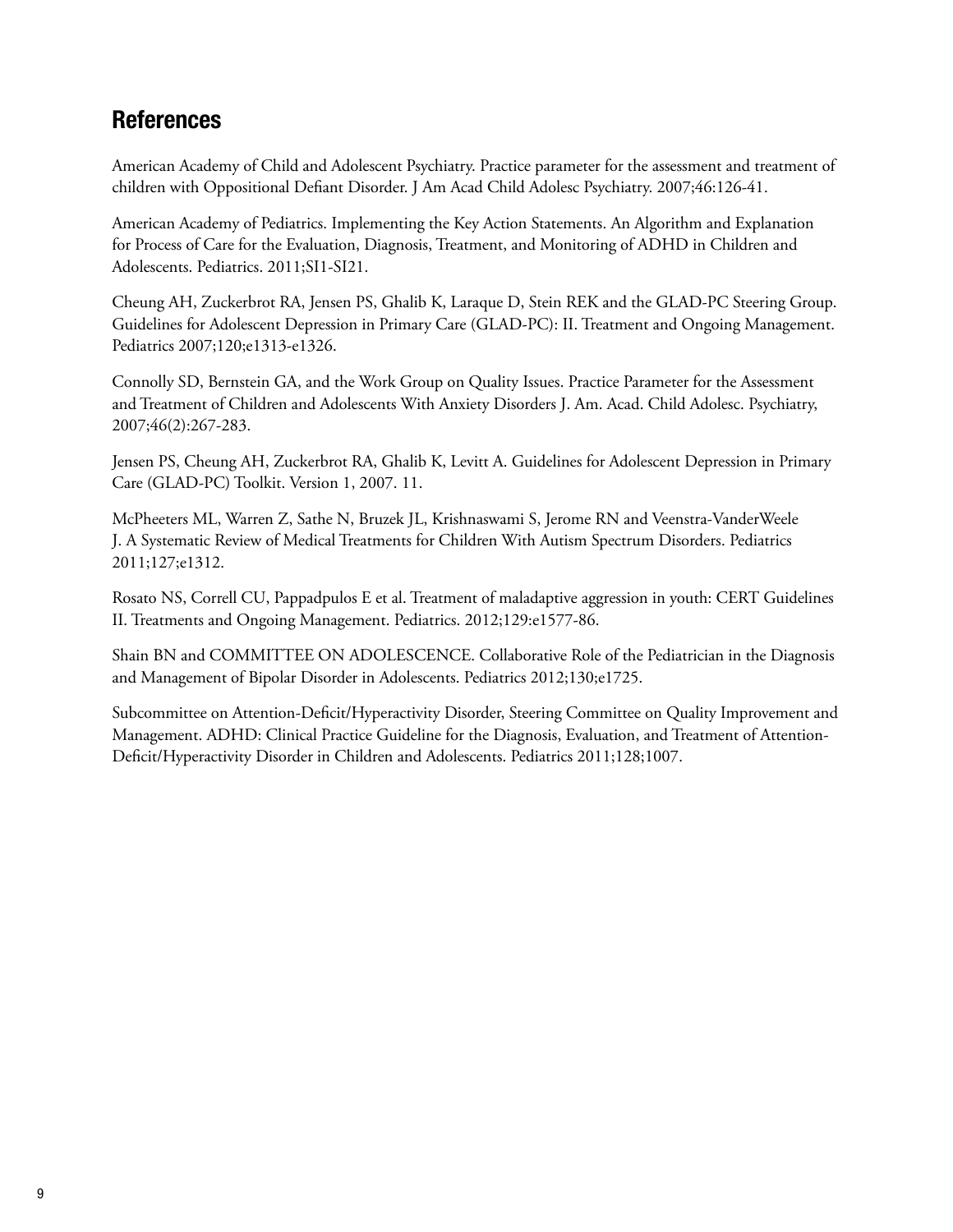